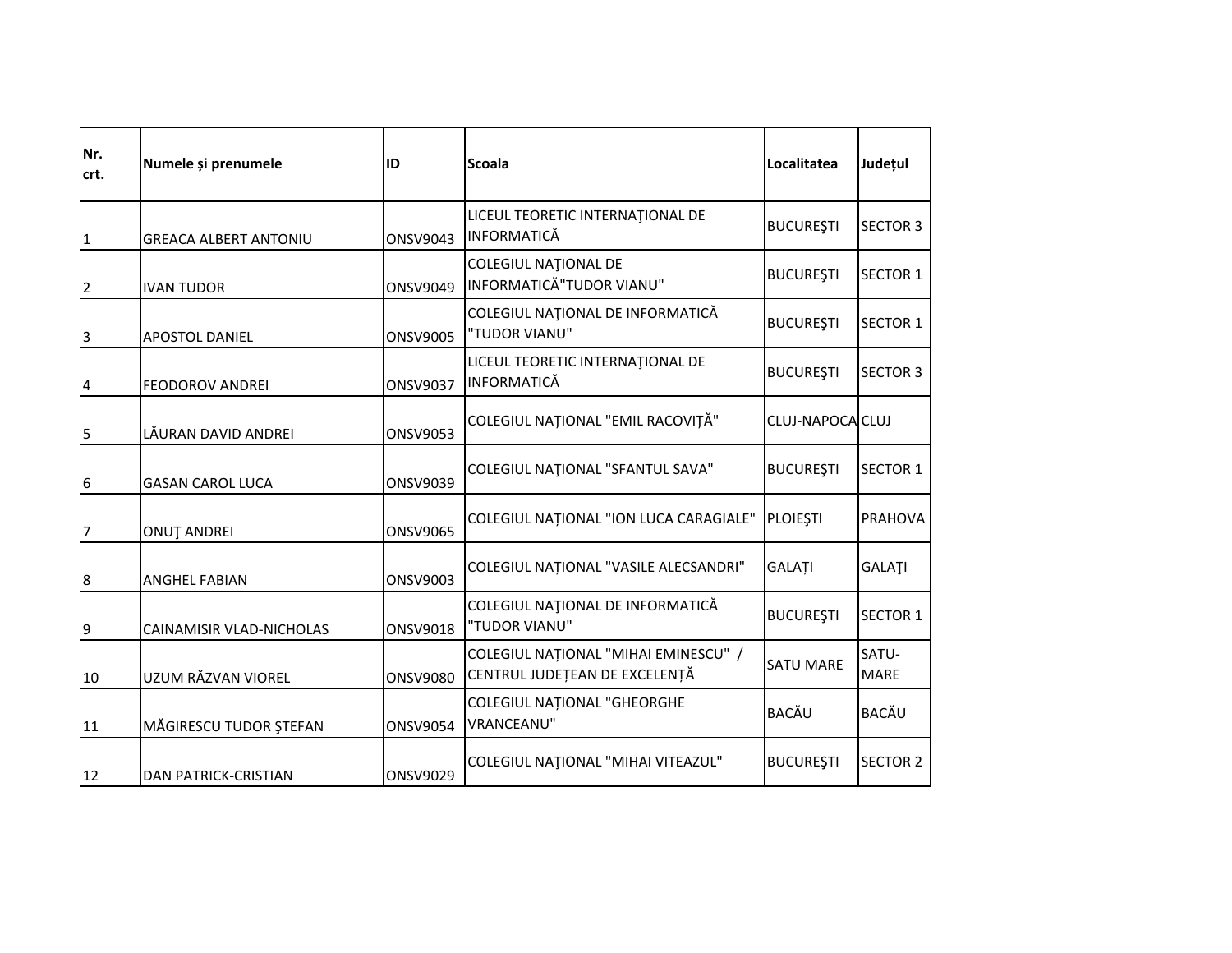|                            |                 | LICEUL TEORETIC INTERNATIONAL DE                       |                    | <b>SECTOR 3</b>                                                               |
|----------------------------|-----------------|--------------------------------------------------------|--------------------|-------------------------------------------------------------------------------|
| <b>HOSU IULIA</b>          | <b>ONSV9044</b> |                                                        |                    |                                                                               |
| NICOLA ALEXANDRA-MIHAELA   | <b>ONSV9062</b> | COLEGIUL NAȚIONAL "FRAȚII BUZEȘTI"                     | <b>CRAIOVA</b>     | <b>DOLJ</b>                                                                   |
| ANGHEL MIHNEA MIHAI        | <b>ONSV9004</b> | COLEGIUL NAȚIONAL "FRAȚII BUZEȘTI"                     | <b>CRAIOVA</b>     | <b>DOLJ</b>                                                                   |
| <b>TEBREAN ANDREEA</b>     | <b>ONSV9079</b> | COLEGIUL NAȚIONAL "ȘTEFAN CEL MARE"                    |                    | <b>SUCEAVA</b>                                                                |
| POPA SEBASTIAN             | <b>ONSV9069</b> | COLEGIUL NAȚIONAL "SPIRU HARET"                        | <b>TARGU JIU</b>   | <b>GORJ</b>                                                                   |
| <b>COSTACHE RADU MIHAI</b> | <b>ONSV9028</b> | MOISIL"                                                | <b>IASI</b>        | <b>IASI</b>                                                                   |
| ROATA-PALADE MIRCEA-ANDREI | <b>ONSV9072</b> | LICEUL TEORETIC INTERNATIONAL DE<br>INFORMATICĂ        | <b>BUCUREȘTI</b>   | <b>SECTOR 3</b>                                                               |
| DOBRICEAN IOAN DORIAN      | ONSV9031        | LICEUL TEORETIC INTERNATIONAL DE<br><b>INFORMATICĂ</b> | <b>BUCURESTI</b>   | <b>SECTOR 3</b>                                                               |
| SAVU DARIA-MARIA           | <b>ONSV9076</b> | COLEGIUL NATIONAL "MIHAI VITEAZUL"                     | <b>PLOIEȘTI</b>    | <b>PRAHOVA</b>                                                                |
| COJOCARU ANDREI CRISTIAN   | <b>ONSV9025</b> | LICEUL TEORETIC INTERNAȚIONAL DE<br>INFORMATICĂ        | <b>BUCUREȘTI</b>   | <b>SECTOR 3</b>                                                               |
| <b>COLTOȘ RADU MIHAI</b>   | <b>ONSV9026</b> | COLEGIUL NATIONAL "GRIGORE MOISIL"                     | <b>BUCUREȘTI</b>   | <b>SECTOR 6</b>                                                               |
| CHIRILĂ TUDOR              | <b>ONSV9021</b> | COLEGIUL NAȚIONAL "COSTACHE NEGRUZZI"                  | <b>IASI</b>        | <b>IAŞI</b>                                                                   |
| <b>RUSU BOGDAN</b>         | <b>ONSV9075</b> | COLEGIUL NAȚIONAL "ȘTEFAN CEL MARE"                    | <b>SUCEAVA</b>     | <b>SUCEAVA</b>                                                                |
| CHITAN RAFAEL ALEXANDRU    | <b>ONSV9022</b> | <b>COLEGIUL NATIONAL "TUDOR</b><br>VLADIMIRESCU"       | <b>TARGU JIU</b>   | <b>GORJ</b>                                                                   |
|                            |                 |                                                        | <b>INFORMATICĂ</b> | <b>BUCUREȘTI</b><br><b>SUCEAVA</b><br>LICEUL TEORETIC DE INFORMATICĂ "GRIGORE |